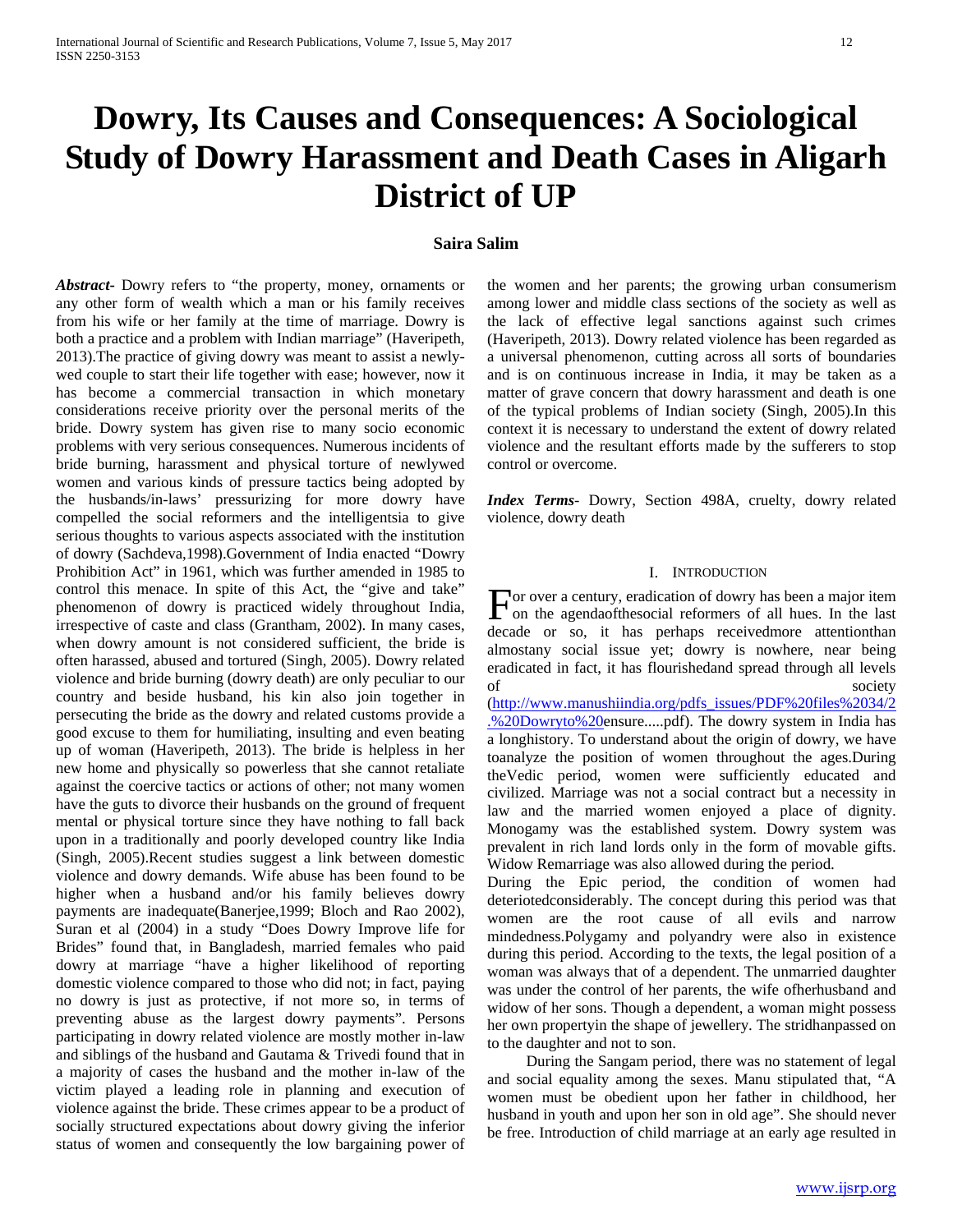denial of educational right to women. Thus women's inferior position throughout the ages was, not merely in the family and society, but also in matters of property right (Jayapalan 2002:12- 16).

 During the Medieval period the system of dowry had taken a positive root of great magnitude from  $13<sup>th</sup>$  to 14 century. However the amount of dowry began to increase disproportionately becauseof the exclusiveness of marriage with in one's own sub caste. During the later period of Muslim rule, the position of women had changed. Birth of a daughter was considered as a bad omen. Women were supposed to stay within the four walls of their homes and denied education. Polygamy was now an accepted practice in our society. Purdahsystem also prevailed. Women's right to Stridhan was recognized though, there were some difference of opinion as to what really constituted as Stridhan. Women's exclusive right was only confined to "only a part of Stridhan comprising free gifts of affection". The idea that they had a share in the property was gradually gaining ground. During the British rule, dowry system had grown up into the monstrous curse throughout the country. Under the burden of heavy taxes, peasant families were inevitably compelled to find cash where they could or lose their land.Asa result, the dowry increasingly came to be seen as a vital source of income for the husband's family. The British modified laws, especially those regarding land tenure and in that process, women becameinvisible and they became dependent on men. By 1850's dowry became a way of showing the appreciation, afamily had for their daughter. During this period women were leftwithout legal entitlements.

 During the modern times, when India became independent, the Indian women were caught up in the shekels of socio-evils like dowry, sati etc. However, social reformers like Raja Ram Mohan Roy, Renade,Ishwar Chandra VidyaSagar and Mahatma Gandhi dedicated their lives to the abolition of these social evils like dowry, the fruitful result of their efforts were perceived first in Sind, called the Sind Deti – Leti Act in the year 1939. But this act however, failed.

 After independence, however, the two states of Bihar and Andhra Pradeshenacted their own state laws, to stamp out the evil of dowry system. Theydefined dowry,as "Any property or valuable security given or agreed to be given as consideration for marriage". Giving and taking of dowry were made noncognizable, bailable and non-compoundable. But these acts were not successful. In 1961, the dowry prohibition act was passed which made giving and taking of dowry, its abetment or the demand for it, has been made as an offence punishable with imprisonment with fine or both. This act was amended in 1984 and 1986 when the exploitation and suppression of women could not be checked. Thus Section 498A in 1983 and Section 304-B were incorporated in 1986 to deal with dowry-death. These sections have provided a tooth to the law. Today, dowry practice is a global phenomenon practiced by all people in India, with different religions; government is trying to eradicate the problem of dowry (Sharma 2006: 21-24).

# II. DOWRY A SOCIAL PROBLEM

 The last few years have witnessed an alarming increase in the number of cases in which married women are harassed, tortured, abused and driven to suicide in circumstances which are highly suspicious. As this cruelty or harassment and even deaths have come to be associated with dowry in popular parlance they have come to be called as dowry harassment and dowry deaths. In majority of cases the victim is often a young and a recently married women. The phrase 'Bridaltorture' and then 'Bride Burning' has come in vogue. The general public reacts vehemently against such in human acts and demands exemplary punishment to the culprit. But paradoxically enough, the culprit invariably goes unpunished taking advantage of some loopholes in the law. Sometimes the helpless young bride herself in sheer desperation resort to suicide from her hellish life. Rape and physical torture of young woman are common in most parts of the world, but bridal torture and burning appears to be an Indianphenomenon.

 The major question that often strikes in the minds of the people about dowry torture that leads to bride burning firstly is, how common is this problem in our society? And what causes thein-laws and husbands to be violent to their brides or daughters in-laws? Since dowry related crimes and other forms of violence against women is a product of socio-cultural context such as types of dowry demand, socio-economic background of victims or of interacting families etc. there is a need to develop a theoretical frame work by evolving concepts and theories to understand the problem of dowry torture and bride burning. An attempt has been made in this chapter to analyze the problem of dowry torture and deaths with a sociological back drop (Umar 1994:87).

 Dowryrelatedoffencesunderthelaw: Till 1983, the Indian Penal Code 1860 did not contain any specific provision to deal with violence against women with in the matrimonial home and particularly dowry related offences. The guilty husband and the in-laws could be prosecuted under the general provisions of Indian Penal code relating to murder, attempt to commit murder, abetment to suicide, causing hurt, assault, or use of criminal force, outraging the modesty of a women, wrongful confinement and causing disappearance of evidence etc. The criminal law Amendment act, 1983 created an entirely new offence unknown to criminal law in India. Chapter XX-A entitled 'of cruelty by husband or relatives of husband' which contains only one section 498-A, was inserted in IPC to deal with persistent and grave instances of dowry demand and such offence was made punishable with imprisonment which may extend to three years. Despite the dowry prohibition act and section 498-A these laws could not handle the dowry related offences and the constant increase in dowry death attracted the attention of the concerned persons. On the recommendation of the law commission the parliament passed a new law in 1986 relating to the offence of dowry death by introducing section 304-B in the IPC. Such deaths were made punishable with imprisonment for a term which shall not be less than seven years but which may extend to imprisonment for life (Jaishanker&Ronal 2013:85)

 The criminal law was amended to create special categories of offence to deal with dowry harassment, cruelty to married women and dowry death. The protection of women from domestic violence act 2005 includes actual abuse or the threat of abuse whether physical, verbal, emotional. It also covers harassment for dowry or any other unlawful demands. In 1983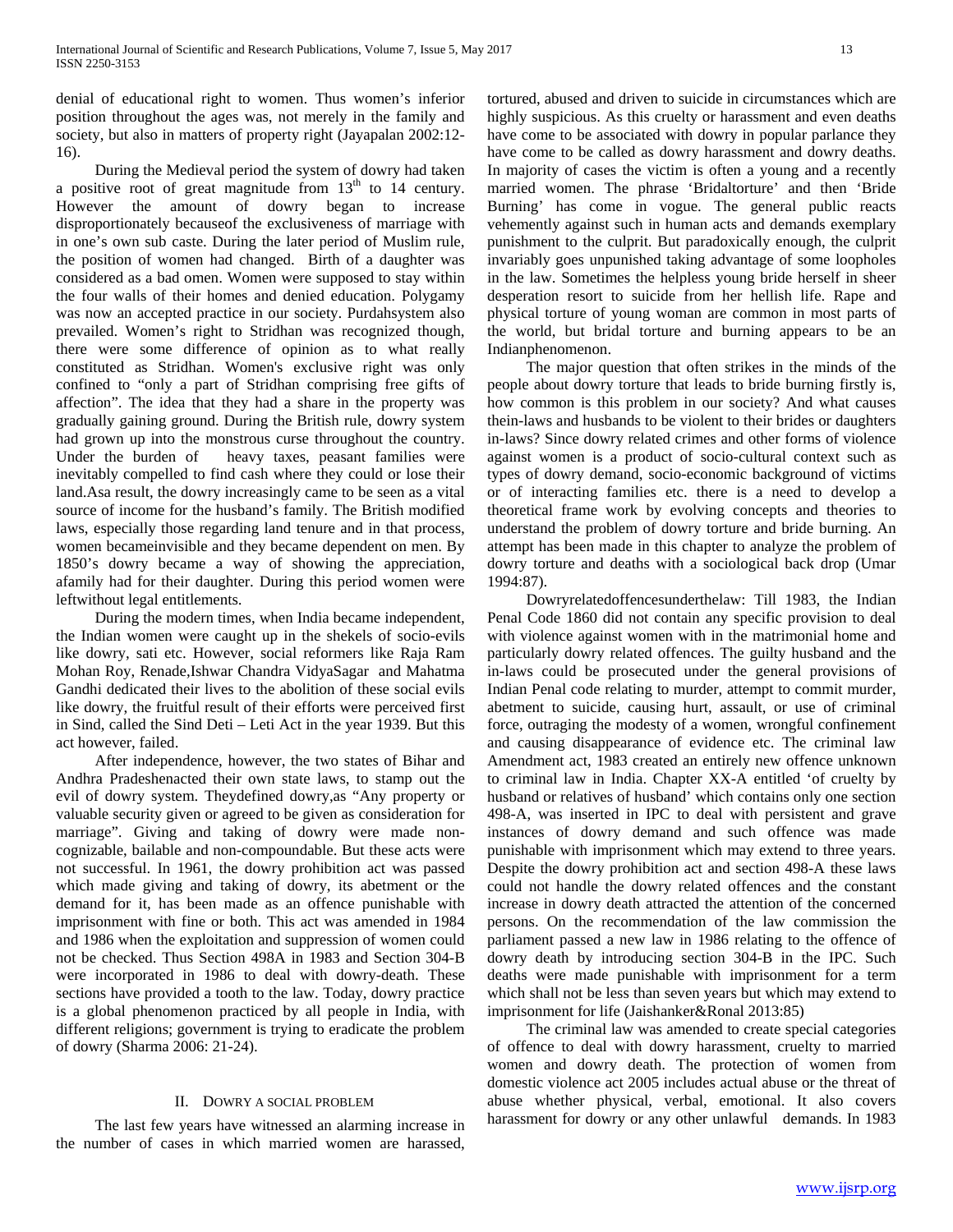domestic violence was recognized as a specific criminal offence by the introduction of section 498A of the Indian penal code.

 Section 498A:Section-498A was inserted into the Indian penal code in 1983(Umar 1994: 201). The object of this section 498A is to deal with a situation when coercion is used for demanding dowry after marriage byhusband and in-laws. It also includes physical or mental cruelty. The wordings of this section are enough to apply to other situations of domestic violence" (Umar 1994:186-190).

Section-304-B: -- (1) Where the death of a woman is caused by any burns or bodily injury or occurs otherwise than under normal circumstances within seven years of her marriage and it is shown that soon before her death she was subjected to cruelty or harassment by her husband or any relative of her husband for, or in connection with, any demand for dowry, such death shall be called "dowry death", and such husband or relative shall be deemed to have caused her death.Explanation - For the purposes of this sub- section," dowry" shall have the same meaning as in section 2 of the Dowry Prohibition Act, 1961 (28 of 1961).Whoever commits dowry death shall be punished with imprisonment for a term which shall not be less than seven years but which may extend to imprisonment for life"(http://www.legalblog.in/2011/02/dowry-death-meaningsupreme-court.html).

# III. HISTORICALBACKGROUNDOFDOWRYHARASSMENT

The beginning of the  $19<sup>th</sup>$  century played an important role in degrading women. In India "family" has always been of prime importance. Marriage being an important social institutionsince Vedic period was biased against women. It was regarded as the social alliancebetween the twofamiliesinstead of two persons. The bride was expected to serve her husband and his family and ensure their happiness and well-being. Therewasnoquestionof herhappiness, expectation, content. Therewere 3main objectivesof Hindumarriage: dharma,proja or procreation and rati or conjugallove [\(http://www.legalserviceindia.com/article/l336-](http://www.legalserviceindia.com/article/l336-Section-498-IPC.html) [Section-498-IPC.html\)](http://www.legalserviceindia.com/article/l336-Section-498-IPC.html).

 The victimization of women in India starts from the time of their birth. Boys are preferred to girls. In most of the cases the birth of a girl child does not make even the parents of the child happy leave alone other members of the family. On the contrary the birth of the son is enthusiastically celebrated with blessings showered on the couple by all the members of the family, friends and neighbors alike. In such cases women are equally to be blamed. Though they are feminine first and anything else in the second place they want to have a son. If they have one son they want the second child to be a son, the third to be son and so on. Even if an educated woman gives birth to 2 or 3 daughters she is made to hang her head inshame. She is subjected to abuses and all sorts of ill-treatment especially by the in-laws. Many women have committed suicide being fed up with torture by mother-in-law and husband for being unable to give birth to a son for the family (Baruah 2004:13-14) . Indian women are always viewed as an economic burden with in society and within family. The daughters are always treated as secondary due to the strong preference for son and their financial burden as high dowry cost. Deliberate discrimination against girl child takes several forms: nutritional denial such as inadequate breast feeding and early weaning, insufficient or delayed medical care, lack of attention causing emotional deprivation and insufficient investment to resources. All these have been documented as leading to excess mortality in the female child.

 In the present context in our society, parents feel duty bound to plan and perform their daughter's marriage. It's considered a great dereliction of social duty if parents fail to perform this all important duty. A daughter is never considered settled if she is not married even if she has a well-paid high status job. The pressure is not only to settle her but to do so at the right age. The concept of right age has varied from time to time and community to community. For the urban educated middle class today, the right age begins soon after the daughter graduates when she is about 19 years old. By the time she crosses 26 years she is on the verge of losing out in the marriage market. Hence the desperation grows and the groom may have to be compensated with a higher dowry. Even if she has acquired more education ora better paidjob theseare not always considered efficient compensation for the age handicap (Reddy 2005:254).

 In fact a women's education may actually increase dowry rate instead of reducing or eliminating it because a higher level of education implies that the women has been kept unmarried for a long period of time. The social undesirability of postponing a marriage for a woman beyond her late teens or early twenties reinforces the low value accorded to the education and economic self-sufficiency of a woman in Indian society. Frequently a women is encouraged to pursue education only to the extent it places her "in the social strata of men who may be highly candidates for marriage". A Woman who acquires an educationwith the goal of becoming self-sufficient is generally viewed as being either licentious or arrogant. Thus she is still discouraged and often prohibited by her family and in-laws from earning an independent income.Onenew element that has entered in to the marriage arrangement is that the demand or expectation of dowry is subtly conveyed through various channels like the intermediary and in some cases kins and friends to the bride's parents (Paul 1986:10).

 When marriage alliances are made both the parties take pains to display their status by describing at length their family connections and the amount of property owned. The socioeconomic status and power of brother's, uncle's, grandparent's, cousins all play an important role in determining the outcome of marriage negotiations. When the groom's family insistthatthe girl has a decent familybackground it'san unmistakable hint at the status of the family. This enhances the likelihood of getting dowry of certain quantity and quality. Likewise the groom's family displays its own connections and relatives and economic worth to hint that whatever is given should be commensurate with their status as they define it. These status descriptions affect the calculations of a particular dowry although dowry is to a large extent determined by the customs in a particular kinship group (www.manushi.in/docs/522.%20Dowryto%20ensure.....pdf). For the girls in societieslike the Indian society marriage has an important aspect. As per the existing social traditions they have to permanently shift their residence to the home of their married partner leaving their parental home for good (Chitrasen 2006: 151-152).

 A daughter's change of status and her transfer from one family to another has a strong cultural sanction. The formal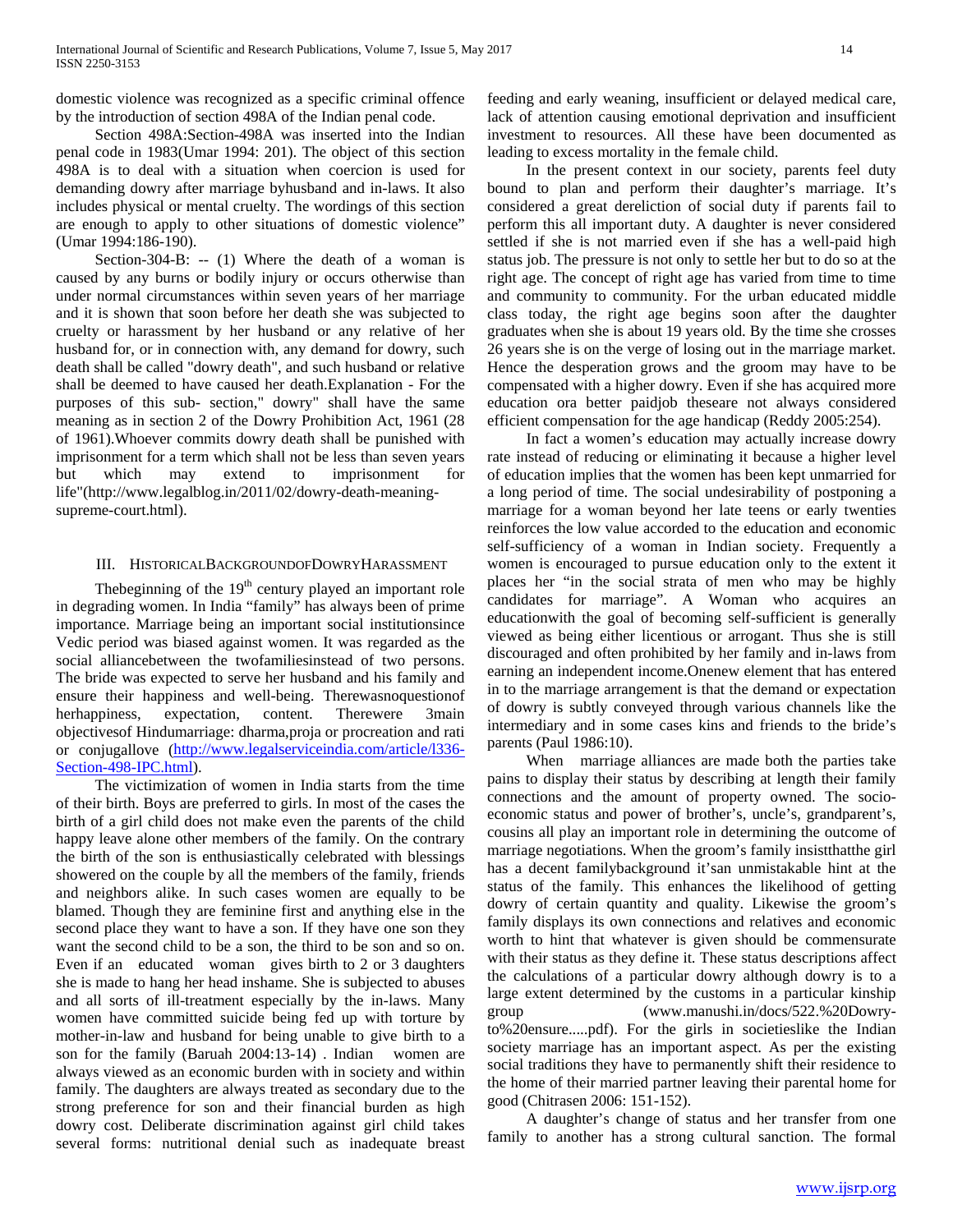advice given to her by her parents is that she is not to leave the house she is entering, as a woman sees their recognition in society only through matrimony and for this they sometimes pay a heavy price.For the girl, marriage is a new start at a new place. She not only moves to a new place but also among new people who are almost strangers. In most cases the people they move in with are strangers whose way of life, custom and even daily habits may be entirely different from what the women has thus far been used to. In many cases the difference maybe so much that she may have to unlearn all that she had learnt till then in her parental house and start learning everything a fresh This learning and adjustment is not always as smooth as it was when she was a child because now she is expected to learn much more and much faster almost overnight. A helpful attitude and an understanding of the stresses and strains of her new situation is the least that can be expected to her if the marriage is expected to offer the best it's capable of offering. However,she does not always get understanding, but intolerance and abuses instead.So long as dowry was given by the parents at the time of marriage willingly and voluntarily to their daughter for starting their new home it did not create any social problem (Veer 2004:205).

 The problemarises when the girl's parents make false promises of dowry fearing that the girl may remain unmarried resulting in failure to pay the remaining part of dowry. Dowryunderstandably is not a onetime payment made at the time of marriage. Instead it opens up a series of expansive ritual of gift giving to groom and his kin which continue even long after marriage on different occasions'. Added tothis the marriage expenditure has also to be borne by the bride's family. Now a day's dowry is mostly paid in cash to the groom's parents and as a consequence the bride usually will have no control over the dowry she brought along. As a result after misappropriating dowry, the in-laws feel that they can make further demands to the girl for additional dowry. In fact majority of the girl's parents are notopposed to dowry.Thepressure for larger dowries is due to the general rise in prices and the current obsession with gold and silver, the prices of which are rising almost every day. Education has become expansive. Parents who spend a sizable part of their earnings in educating their sons regard them as investments to yield returns. If the groom has unmarried sisters in the family the dowries brought by them help parents to utilize a part of them in their daughter marriage. The price tags attached to eligible bachelor varies according to the bride grooms qualification and his status in society (RajKumar 2004:165-166). In this ugly market of marriage a cut throat competition goes on and girls are being traded as chattels or cattle.

 The consequences of the demand for dowry are obviously disastrous not only for the wifeand the husband and their two families but, also for the marriage itself. The moment it's made it creates awide chasm between the two families which can never be filled as the demand by its very nature is such thatit cannot be fully met because it's not a time demand but a string of demands which follow one another ceaselessly. It also sets the husband and the wife apart as the relationship comes under an increasing strain. This is mainly so because the sense of balance in marriage is immediately lost and a feeling of unequal partnership is generated which makes the husband as the superior partner who has obliged his wife by marrying her and putting her under permanent obligation. The husband and his people thus assume

the role of the reluctant acceptors of the girl's parents whom they assume they have helped out of a difficult situation of carrying the burden of their daughter for life and in return for their generosity they assume they have a right to demand compensation in cash or in kind. The custom of dowry has permeated all religions and social classes. It has spread to neighboring countries and is flourishing even among south Asian immigrants to western societies. Dowry has come to be identified as one of the key aspects of Indian women oppression (Rajkumar 2004:165-166).

## IV. DOWRY RELATED VIOLENCE AND OTHER FORMS OF HARASSMENT

 Violence against women is not a myth but a reality that exists and exists everywhere. The type,intensity, frequency and control of violence against women may vary from time to time or place but it'sthere. In our society though manycases remainunreported dueto cultural norms, apathy, or ignorance. Thismaymanifest themselves directly in feticide, female child killings, bride burning, dowry, murder, wife beating, and abduction, eve-teasing and verbal abuses.Thus violence can be defined as any" aggressive behavior of a person or persons, hurting body or positive regard or both of another person or persons is human violence." When analyzed: Aggressive behavior means vigorous behavior or action.

- $\triangleright$  A person means a victimizer either male or female.
- $\triangleright$  Hurting body means inflicting physical in fury.
- Positive regard means need to be loved or accepted by others as a person.

 The last decade focused much attention on one specific group i.e.-women. The group is a majority one as more than half of the world population comprises of women. In spite of this dominant majority, the irony of fate lies here. The pathetic condition of women in society is itself an indicator of the low values set on women's lives and their suffering is very well in tune with the social system and life partner.Thecondition of Indian women is very much shocking. Limitations due to India'sculturaland familial background, the social, economicand political conditions are alsoresponsibleforwomen's oppressions. They are the victims ofcircumstanceswhichpersistin India from cradle to grave (Jha 1998:107-113).

 The problem of crime against women is not new. Women in Indian society have been the victims of humiliation, torture and exploitation for as long as we can remember. No serious attempt was made to explain why the Government and public alike have ignored for so long, the varied evidence that women are being greatly exploited in our society. The attitude of indifference and negligence can be attributed to 3 factors: lack of awareness about the seriousness of the problem, the general acceptance of man's superiority over women because of which violent acts against women are not viewed as violent, and the denial of violence by women themselves due to their religious values and social attitude. Laws and attitudes have been dictated by men so it suited them to perpetuate the image of the superior being After 65 years of independence women of India do not enjoy a life free from torture (Giri 2006:179).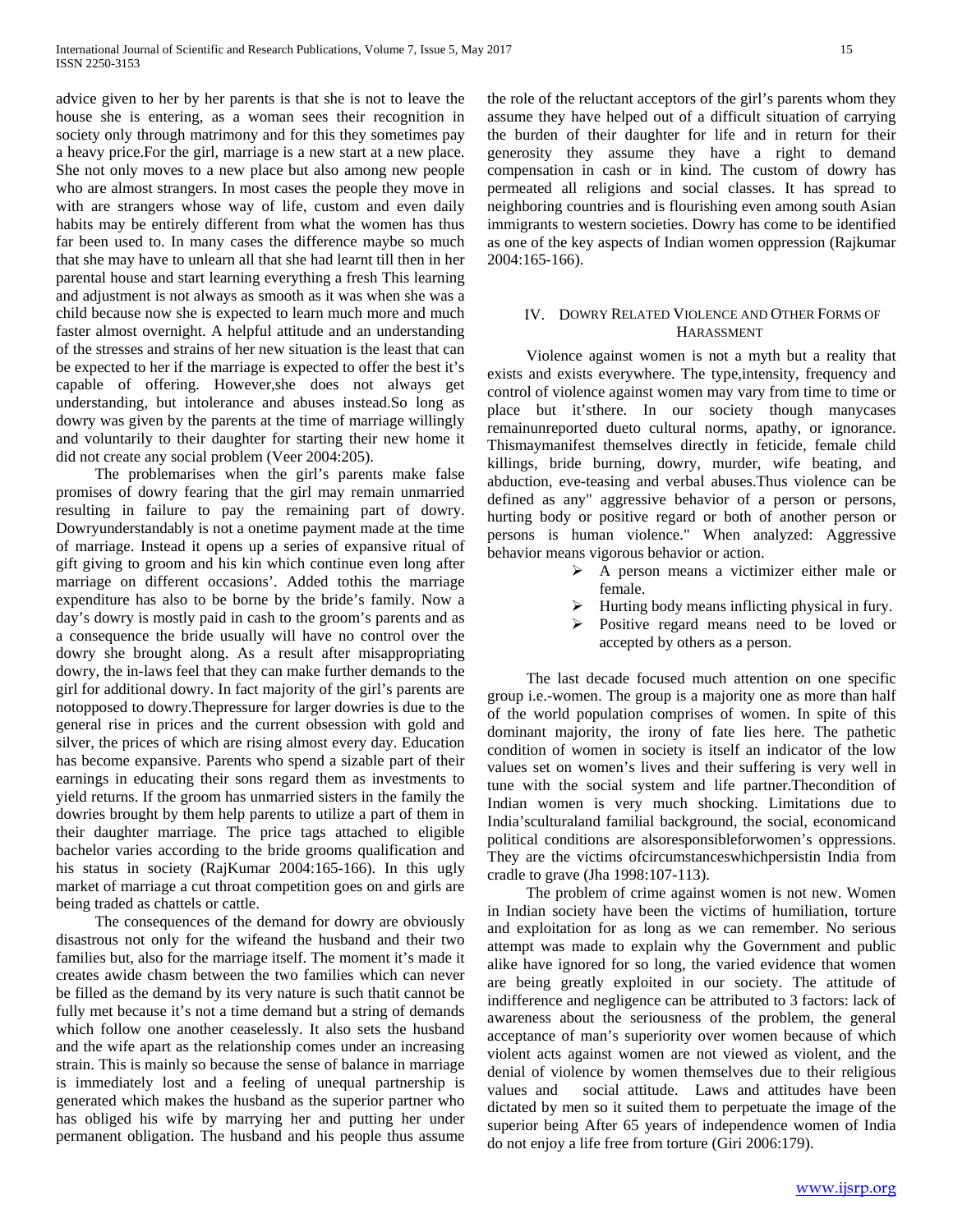The atrocities committed on women can be divided into various groups are: - physicalviolence. Physical violence may include assault, seriousinjuries or burns etc. Sexual violencemeansrobbing the dignity of woman not only by indecent behavior but it may take the extreme form of rape, female genital mutilation etc.Verbal violence means indecency or use of abusive and filthy language against a women or there near and dear ones.Social violence includes demeaning, disparaging and humiliating a woman or her parents. Emotionalviolence leads to internal deprivation of love and affection, coercion, sympathy and care. It also includes depriving her custody of children. Financial violence which means depriving her of financial means and bare necessities of daily life also includes taking away the assets which a woman earns. Intellectual violence means demean of rights to take part in decision making and decisions for pressing issues. Other forms of violence mayincludedenial ofeducation, access to health facilities, reproductive right's etc. (Sharma 2004:118).

 First a definition of dowry related violence is necessary. Research in this area is based only on official reports of cases that come to public attention. Therefore uniform definition of dowry related violence will have consequences not only for estimating the extent, forms and causes of dowry related violence but also help the researcher to study the phenomenon to identify subjects and to draw samples from a much wider population of cases. Nominally violence can be defined as "an act carried out with the intention or perceived intention of hurting another person." The hurt may be emotional in fury or even material deprivation. This definition also includes harassment cruelty as well as death caused by such behavior. Thus persistent demands for dowry leading to oppressive conduct by the spouse and/or by the in-laws toward the woman resulting in her harassment death or in commission of suicide by her can be termed as dowry related violence (Roy 1999:806-810).

 The most common form of harassment of a woman by her in-laws, unfolds in the form of taunts, threats which generally escalate to wife beating and even burning (Veer 2004: 203).The taunts flung at a daughter in-law do not relate to major demands for cash or items like video and electronic goods. Much more common are taunts regarding the number and quality of saris given to her, the quality of the wedding feast and the present's given to her by her natal family at various festivals. If the main motive was avarice if would be wiser for the in-laws to demand cash for themselves rather than grumble about the number of saris given to the bride. The whole process of constant humiliation is intended to demoralize a women so that her feelings of vulnerability forces her to carve a place for herself in her in-laws house however degrading the terms she must accept . She is compelled to grovel before her husband and his family in order to seek precarious foothold. Thusa dowry demand are as little or as much related to greed as rape is to sexual satisfaction(www.manushi.in/docs/522.%20Dowry-

to%20ensure.....pdf). Both are essentially forms of violence whose main purpose is to degrade and victimize a woman so that she retains desperate fear of disobeying the powerful.

 Wifebeating–Theterm dowry and dowry deaths havebecomesynonymouswithwife beating and domestic violence (Khanna 2009:156). It has become a key issue in practically all movements inwhich women are active. Dowry is one of the

major reasons of domestic violence.Dowry not given or dowry not sufficient enough demands far more dowries etc. are some of the reasons cited by womenfordomestic violence. Money matter is another reason for violence; it's more about the control over her income and assets. Her refusal to give money for reasons other than house hold expanse may lead to violence. There are instances when man spends all his earnings on alcohol and gives nothing to the house hold, when a wife questions her husband she is beaten up. Extra-marital affairs and bigamy also lead to violence. Violence occurs when the wife refuses sexual advances of her husband on the pretext of other woman. Usually if the women of the house- hold asserts her views on her husband's its viewed as challenging the authority of male which is often taken as disrespect and needs to be punished by physical assault. In most cases of violence against women is always a primary actor either as a silent witness or as an accomplice to thecrime.For instancein case of dowry deaththere is aninvolvement ofmotheror sister in-laws.Incaseofdomestic violencethereis aninvolvement of second wife or otherwomen. Thus the list is endless (Kaushik 2007:169-171).

 Mentaltorture of a wife is a covert phenomenon it may even be more devastating than the physical assaults. Taunting the wife, insulting her in the presence of children, guests and domestic help, and cutting off communication with herare common manifestations of mental torture(Giri 2006:185-186 ).

 Confinement is isolating the woman in a room which is again another form of mental harassment. Often woman is locked in the room with no access to food and water. Threats include intimidation and cursing. Man threatens his wife of grievous assault, killing her or killing her children and parents in some cases threat is given for forced abortion.

 Verbal abuse is a most prevalent form of domestic violence and commonly understood as scolding. This form of violence is often followed by physical violence. Physical abuse is beating with hands and fists, iron rods and sticks throwing her against the wall kicking hurling objects at heretc. Thereare instances when husband in rage has thrown boiling water on wife, pouredkerosene to burnheretc. (Kaushik 2007:169-171). Wife beating, though a universalphenomenon existing throughages has been shrouded in secrecy, guilt and shame on the part of the victim. It's only in the last decade that wife battering has been recognized as a social problem of major proportion. The death which occurs within the home is the ultimate manifestation of the violence suffered by most Indian women. There can be nothing more shattering for a woman than being battered by a husband who is supposed to love her and look after her and whom she trusts the most (Misra 2006:145).

 The term dowrydeathis an over simplification of a far more complex social phenomena ofpower relationship within the family. Most of these women are harassed for a long time before they are murdered or driven to suicide and every woman who dies in her home there must be a million more that are beaten and harassed, economically deprived and mentally humiliated. Ram Ahuja has rightly pointed out that there is no woman who has not suffered at one time or harassment and humiliation, violence always shadows her sex. A woman's life lies between pleasure at one end and danger at other end. The violence ranges from slaps and kicks to breaking of bones including physical and mental torture. Beatings may be simple or it may cause severe hurt in the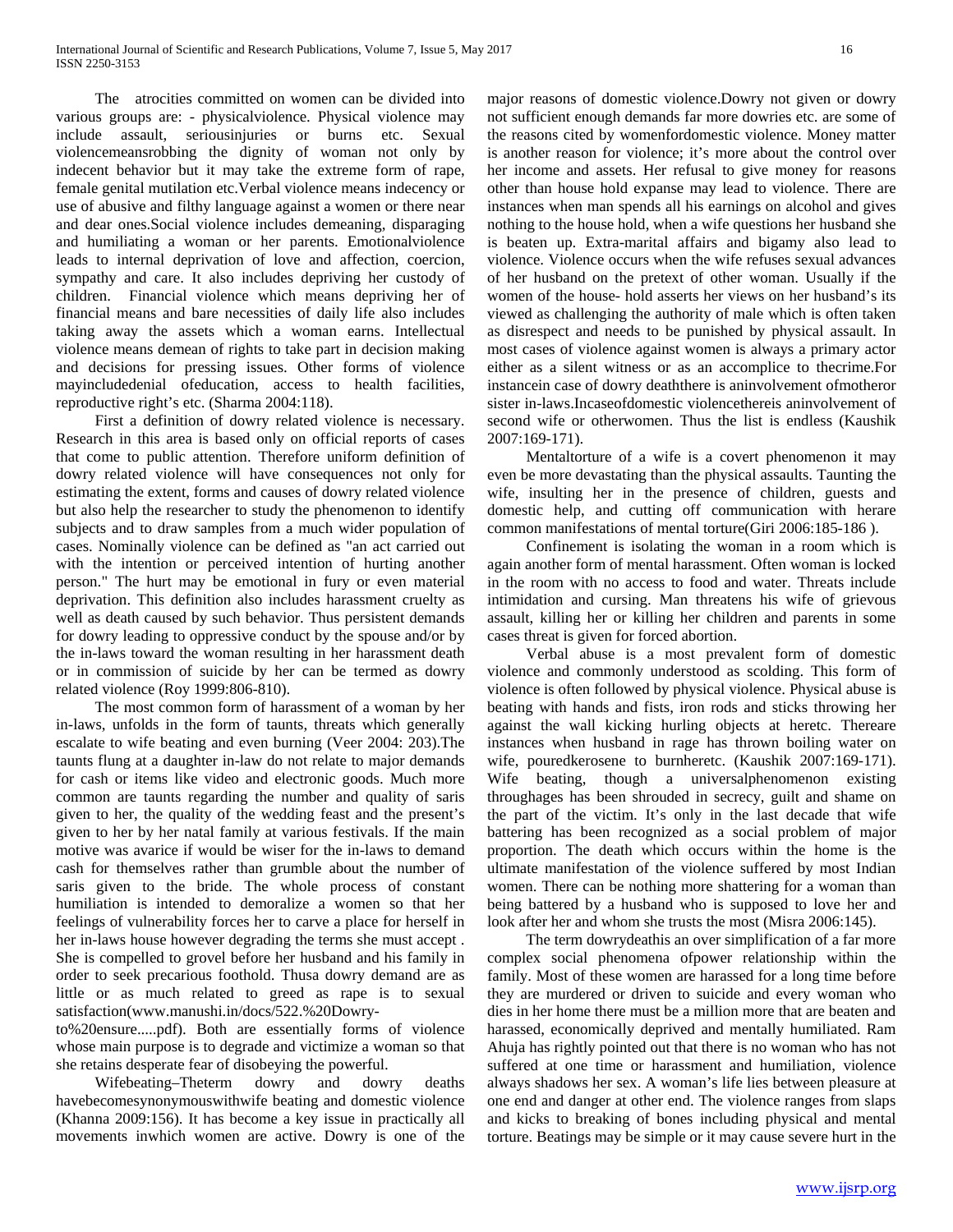form of permanent impairment of limbs or leading to hospitalization. It may also involve the use of dangerous instruments and weapons. Under section 320 of I P C the following kind of hurts have been described as grievous:-

- $\triangleright$  Emasculation
- Permanent deprivation of the sight of either eye
- $\triangleright$  Permanent deprivation of the hearing of either ear
- $\triangleright$  Deprivation of any member or joint
- $\triangleright$  Destruction or permanent impairing of the powers of any member or joint.
- $\triangleright$  Permanent disfiguration of the head or face
- $\triangleright$  Fracture or dislocation of a bone or both or
- $\triangleright$  Any hurt which endangers life

 The net effect of this provision is that beating simply by hand or by use of instruments or any dangerous weapons is a serious matter. Accordingly the punishment also extends to 7 -10 yearswithfine depending upon the nature of weapons used for commission of offence. The offenceis cognizablebut bailable. Howeverifgrievoushurtis causedby dangerousweapons with a view to extort moneyor afteradministrationofstupefyingdrug the offence becomes non-bail able.While beating has been common among the lower and middle classes in recent years; it has become a widespread phenomenon in the middle and upper middle classes. Harassment of the wife and the daughter in-law has become common with the sole purpose of extorting money as dowry (Srivastav 1985:31-33).

 Several women's organizations have been working with battered women. Narrating their experiences with battered women, the women from *Saheli* (1986) North Delhi felt that the matter of violence differs from one class to another. There is nothing private in a husband beating his wife as half the neighbourhood is witness to the act. The sympathies for the wife are according to rules established. If the husband is an alcoholic or a womanizer there is always a lot of sympathy for the wife and the neighbours often reach out and help the wife slapping her husband. But if they perceive the husband as a decent sort of man with no major vices the blame is usually laid on the wife basically because wife beating is considered legitimate. Very often no one else even in the house knows what is happening. The first time when a wife confides in a friend or relative it's sealed with stunned silence and disbelief. One levelling point between all these classes is the attitude that the wife must have provoked the husband it could not be his entire fault which in other words is the overall acceptance of physical violence towards the wife .The experiences at the Saheli made it clear to them that (1) An odd slap or a kick now and then was not perceived as something major (2) the connection between the above and regular physical assault was not perceived (3) A lot of women who suffered physical abuse were willing to continue to suffer provided he would change his habits. From this they concluded that that woman had a very low esteem. Yet paradoxically somewhere in the subconscious all women who could talk about being beaten felt more humiliated by this act than any other form of subjugation and which finally broke down their resistance. It became the most painful aspect of their lives to talk about. Yet because they were convinced that this form of chastisement was natural for a man to use, it had to be accepted (Jesan 1998:6-7).

 Many women who are battered loathe the battering but find it difficult to leave a terrifying situation. Shame is an important factor (Hirsch 2003:179). The battered wife feels ashamed to let people know about her situation. Like the rape victim the battered wife often feels that there is something wrong with her and that somehow she is responsible for the beatings.The girl is discouraged from frequently visitingher parents .Her isolation from her earlier natal source of support being complete her natal family is kept in the dark under the impression that all is going well and not having an inkling of what is going on. However most parents would rather see their daughters dead than have them get a divorce and return permanentlyto their parents' home. Dowry acts as a supposed bribe to the son in-law to keep the daughter who after reaching certain age is totally unwanted in her parents 'home. (www.manushi.in/docs/522.%20Dowry-

to%20ensure.....pdf).That is why a woman's parents are always ready to meet with continuing demandsmade by the husbandsfamily provided he keep herinhis house(www.manushi.in/docs/522.%20Dowry-

#### to%20ensure.....pdf) .

 The natalfamily too offers little support as the parents are hesitant to intervene in the sanctity of the marital relationship or unwilling to take on the responsibility of a daughter who may wish to leave her husband .The parents of the dowry victim do not file a case against the in-laws during her life time but only upon her death and that too in order to avenge her death and retrieve the gifts. What isworse "the parents are all set to marry their next daughter with an equal amount of dowry to a boy of their choice" and this itself constitutes a form of violence (Bhattacharya 2004:60-61). It's usually only when the woman is thrown out of her marital home after all attempts to placate her in-laws fail that her family will in desperation finally think of taking some action.Her parents only reluctantly take her back but her hold in their house remains precarious. She is there on sufferance but not by right. Part of the justification used by many families for their refusal to provide support to their daughter is that they have already done all that they could for her by giving her a dowry. Parents frequently therefore discourage daughters from leaving tyrannical husband's because this will mean a loss of what they consider their investment. Hence their constant advice to her is to adjust to maltreatment.

 In most cases of murder and maltreatment the women feels so weighed down by the expenditure under taken by her parents that she feels duty bound to present a smiling face to them and never let them know that their investment has proved a dismal failure. Thein-laws take advantage of a girl's parent's unwillingness to take her back in to their home in order to blackmail them in to giving more and more money. Most parents justify their succumbing to these demands saying it was done for the daughter's well-being. But it's almost unheard of for parents to try to solve the problem bygiving the daughter a shop or a house or capital to set herself up separately so that she does not have to putup withmaltreatment.Thus the woman's parents by putting additional resources in the hands of the groom's family in fact enhance his power over her life and incite him to make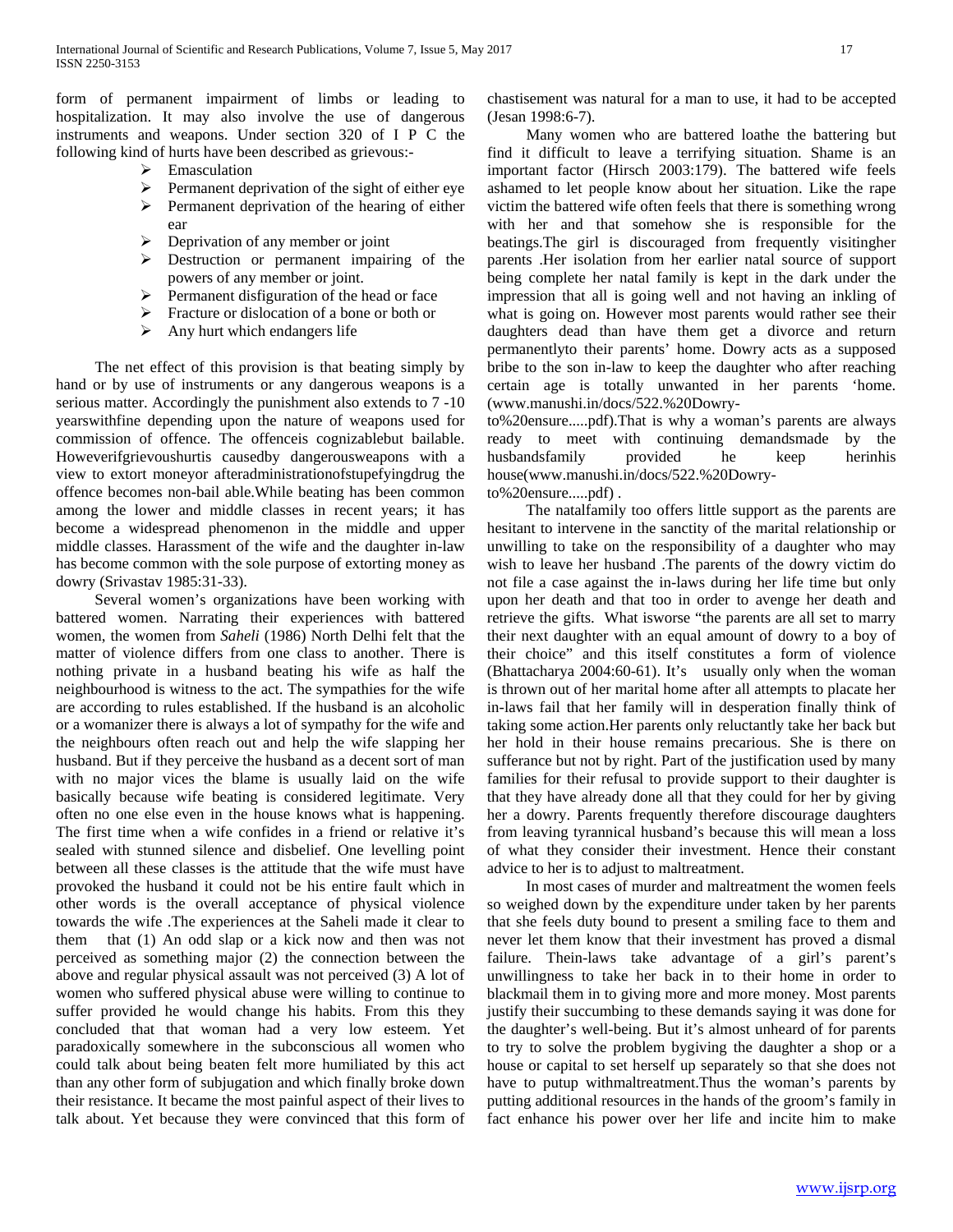additional demand and tilt the power scales even further in his favor (www.manushi.in/docs/522.%20Dowry-to%20ensure.pdf).

 DowryinIndia today,remainsacompellingforceinthelifeofHindu families (Ghadially2007:92-93). In fact marriages with dowry are continuing despite the dowry prohibitionact of 1961 that made dowry illegal. However with the changing socio-economic structure dowryhaschanged shape and meaning to the point where Srinivas sees it as a modern monstrosity which people attemptto legitimate by linking it up with an ancient and respected custom. The earliest legislation to deal with the problem of dowrywas passed in 1961. The act was however more a step to educate public opinion than to seriously deal with violence generated by dowry system. The legislation accordingly proved to be totally ineffective in dealing with the problem of dowry violence. By the end of 1970's it became clearthatthe exploitation of women through giving and receiving of dowry was rapidly increasing in various sections of society. Incidents of dowry violence were reported almost every dayin the media.Itwasin these circumstances that women organizations demanded sweeping changes in the law relating to dowry and dowry violence. The joint committee of parliament took evidence from a cross section of people including representatives of women's organization and groups and suggested various changes in the dowry prohibition law.This dowry prohibition law was amended twice thereafter in 1984 and 1986 and significant changes were made in the act to make it much stronger and to give it depth.The punishment for giving and taking of dowry was increased to a minimum period of imprisonment for 5 years and a fine of not less than Rs. 15000 or the equivalent of the value of such dowry which ever was more. The demanding of dowry was also made punishable for a period of not less than 6 months which could be expended to a period of 2 years and a fine. Dowry was made cognizable and a non-bail able offence.

 Women's groups and others repeatedly pointed out that unless preventive steps were taken to curb dowry the law would be ineffective. The complaints against dowry were always made when the relationship between the parties had broken down or when dowry murder occurs .The 1986 amendment sought to provide preventive machinery by stipulating that the state government could appoint a dowry prohibition officer who would be responsible under the act to prevent the taking, abetting or demanding of dowry and to ensure that provisions of the act are complied with.In spite of these amendmentsdowry stillremains awidespread phenomenon. If dowry is to be curbed it's essential that various other steps are alsotaken to improvethe status of womenand tomakethem economicallyindependent. The amendments relating to dowry violence introducedtwonewtypesofoffencesintheIndianpenalcode-498Aand304B.

 Beforethe year 1983 there was no specific legal provision pertaining to violence against women at domestic front. Husbands guilty of committing violence on their wives could be convicted under general provisions relating to murder, causing hurt, abetment to suicide or wrong full confinement. These general provisions under criminals law does not take in to account the specific situation of women facing violence within the confines of home as against assault by an outsider or a stranger. Therefore an amendment was made in 1983 which

added section-498A to chapter xvi IPC. Although, the aim of this amendment was to deal with dowry harassment .In this law the worddowrywas used as a necessary condition to define cruelty. It therefore applies widely to situations of domestic violence. It recognizes the fact that offences committed with in the privacy of home by a person on whom a woman is emotionally, financially social or otherwise dependentneeds to be dealt at different plane. It makes violence perpetrated by husband and in-laws a cognizable and non- bailable offence and enable a woman to takepreventivesteps before such violence leads to her death (Ghadially 2007:92-93).

#### V. WHATISSECTION498AOFTHEINDIANPENAL CODE?

 Chapter xx-A of the Indian penal code 1860 which was amended in the year 1983 refers to "cruelty by husband or relatives of husband and includes section 498A".Section 498A states "who ever being the husband or relatives of the husband of a woman subjects such woman to cruelty shall be punished with imprisonment for a term which may extend to 3 years and shall also be liable to fine.

 Explanation:For the purpose of this section cruelty means:- Any willful conducts which is of such a nature as is likely to drive the women to commit suicide or as to cause grave injury or danger to life limb or health (whether mental or physical) of the women.Harassment of the woman where such harassment is with a view to coercing her or any person related to her to meet any unlawful demand for any property or valuable security is on account of failure by her or any person related to her to meet such demand (Sharma 2007:68). The increasing number of dowry deaths is a matter of serious concern. The extent of the evil has been commented upon by the joint committee of houses to examine the working of dowry prohibition act 1961, cases of cruelty by the husband and relatives of the husband which culminate in suicide or murder of the helpless women concerned constitute only a small fraction of cases involving such cruelty. It's therefore proposed to amend the Indian penal code, the code of criminal procedure and the Indian evidence act to deal effectively not with cases of dowry deaths but also cases of cruelty to married women by their in-laws.The offence shall be cognizable if the information relating to the commission of an offence is given to the officer in charge of a police station by the victim or by relative of the victim The Indian Evidence act 1872 is being amended to provide that where a woman has committed suicide within a period of 7 years from the date of her marriage and it's shown that her husband or any relative of their husband had subjected her to cruelty the court may presume that such suicide had been abetted by her husband or any relative of her husband (Sharma 2007:69-70).

 Salient features of 498A: Thisis a criminal law that deals withissues that mostly takes place within closed walls. It deals with cruelty by husband or relatives of husband towards the wife. Cruelty or harassment is considered as a willful conduct with a view to meet unlawful demand. This offence is cognizable, nonbail able, non-compoundable and triable by judicial magistrate of first class.It's specified as non-compoundable.Howeveronly thehigh court can givepermissionforcompounding the case in exceptional situation (Shirwadkar 2006:138).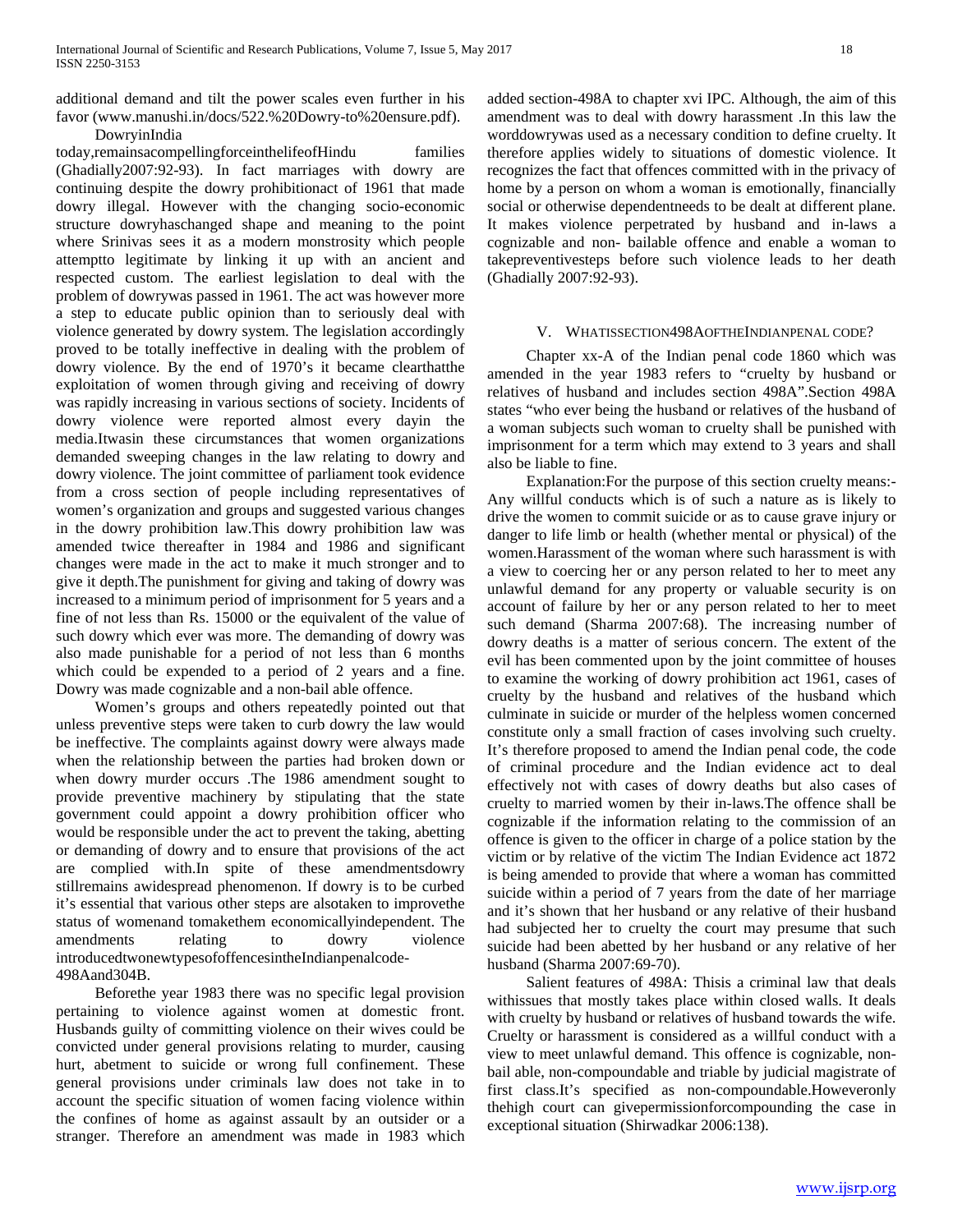Cruelty under the matrimonial law: Cruelty began as a sort of crime against grounds for dissolution of marriage i.e. cruelty is a ground for separation under the Hindu marriage act 1955 (Sharma 2007:73).In AshwiniKumar Sehgalvs.SwatantarSehgal the court observed cruelty in such cases has to be of the type which would satisfy the conscious of the court to believe that the relation between the parties had melioratedto such an extent due to the conduct of one of the spouses that it has become impossible for them to live together without mental agony, torture or distress. It further said that cruelty as a ground for divorce under section 13 (1) of Hindu marriage act, is aconduct of such type that the petitioner cannot reasonably be expected to live with the respondent. Under the Hindu law, intention or motive is not an essential element of cruelty. The act or conduct constituting cruelty need not be always direct it may be inindirect form as well. When the wife is ill treated by the members of the family and the husband stoodidlyinsteadof saving or protecting his wife it also amounts to cruelty on the part of the husband.

Crueltyis divided intotwoparts – physicaland mental cruelty. Physical Cruelty: violence by one spouse to another resulting in injury to body, limb or health or causing reasonable apprehension of the same have been traditionally considered as cruelty. In fact, this is the original meaning of cruelty, what acts or physical violence will amount to cruelty will differ from case to case depending upon the susceptibility and sensibility of the party concerned. InKaushalayavs.Wisakhiram the husband had been ill-treating his wife and beating her regularly. In this case the Haryana High court observed that according to the standards of all civilized world, these acts would constitute cruelty even though injury might not be serious so as to require the medical treatment (Sharma 2007:74).Mental Cruelty:InAvinash Prasadvs.ChandraMohini, the Allahabad high court has held that, when the wife voluntarily deprives her husband cohabitation for a long period of time, it amounts to cruelty (Sharma 2007: 73- 74). Mentalcruelty can broadly be defined as "that conduct which inflicts upon the other party such mental pain and suffering as would make it not possible for that party to live withthe other". It's not always necessary that a code of conduct be deliberatelyundertaken for the purpose of causing mental pain and suffering, in order for it to constitute cruelty. Act of alleged cruelty, may be judged by the effect produce and not by the motive provoking them.However cruelty may consist of remarks, statements, language or words that render the life of the spouse burdensome even if no personal violence is inflicted or threatened.

 Words uttered without justifiable cause and for the purpose of inflicting pain or words tending to wound the feelings to such a degree as to affect the spouse's health or cause grave and weighty mental suffering constitute cruelty.Permitting those under ones authority to conduct themselves towards one's spouse in a way that seriously impairs the health of the person constitutes cruelty (Kapoor 2002:70-71).

 Sexual difficultiessuch as denial by the spouse to have sexual inter course against the will of the wife may lead to cruelty against the wife. Acts of excessive sexual intercourse having ill effects on health motel or physical of the wife may amount to cruelty. It was held that mere consumption of alcohol by the husband may not ordinarily be a reasonable excuse for the society but when it's coupled with violence may be sufficient

justification for her refusal. Causing physical hurt to his wife, obstinate insistence that the wife must eat meat and drink wine cumulatively constitutes cruelty. Illiteracy or low educational level is not an independent ground for matrimonial relief though education has an important bearing on the total personality of women. Illiteracy coupled with an act affecting the health mental or physical of the spouse may amount to cruelty.

 Shri. S.S. Chahar in his article "Matrimonial cruelty: Additive of new species" says that the nature of employment, job satisfaction and income as a correlate of employment are related to marital happiness in a family (Srivastav2005:162). Unemployment results in stress in families and leads to violence between spouses. Unemployment parse is not cruelty under the Hindu marriage act 1955 denial or inability to provide proper food and clothing to the wife may however amount to cruelty (Srivastav 2005:162).

 Cruelty is an abstract concept; there is no specific definition or explanation given by any jurist. Cruelty can be of different forms such as mental, physical, direct or indirect, intended or unintended. It also depends upon different factors and circumstances such as social-cultural background of the woman, mental and physical conditions, etc.

Few instances of cruelty as a social evil in modern era:

- $\triangleright$  Slow starvation -is cruelty: The wife was compelled to do all the domestic works single handed. She was illtreated and subjected to physical assault when she protested. She was not getting sufficient food and it resulted in slow starvation, thereby giving an emaciated look, to meet an unlawful demand of money. When she committed suicide cruelty stood proved in a court of law.
- Repeated demands of dowry amounts to cruelty: If repeated demands of dowry are made and harassment is meted out to a woman, who may be physical or mental, it is an act of cruelty.
- $\triangleright$  False allegations in litigation amounts to cruelty: The wife was subjected to a series of malicious and vexatious litigations in which extremely hurtful and offensive accusations were leveled against the wife of a sense of vindictiveness and wherein she was humiliated and tortured through the execution of search warrants and seizure of her personal property. These very acts when repeated and carried on constitute cruelty of an intense degree.
- $\triangleright$  Repeated taunts calling her ugly and mal treatment is cruelty: The wife was ill-treated from the next day of marriage and she was repeatedly taunted and maltreated and mentally tortured by calling her ugly etc. This amounts to cruelty, mental torture for any bride.
- $\triangleright$  Neglect by husband also amounts to cruelty: The act of the husband was only that of disregarding his duty to provide the wife and the child elementary means of sustenance while he himself was squandering his earnings on gambling and other vices and was starving his wife and infant child to death (http://www.academia.edu/9531210/A\_Doctrinal\_Resea rch\_on\_Section\_498a\_IPC\_1860\_- \_A\_critical\_Analysis).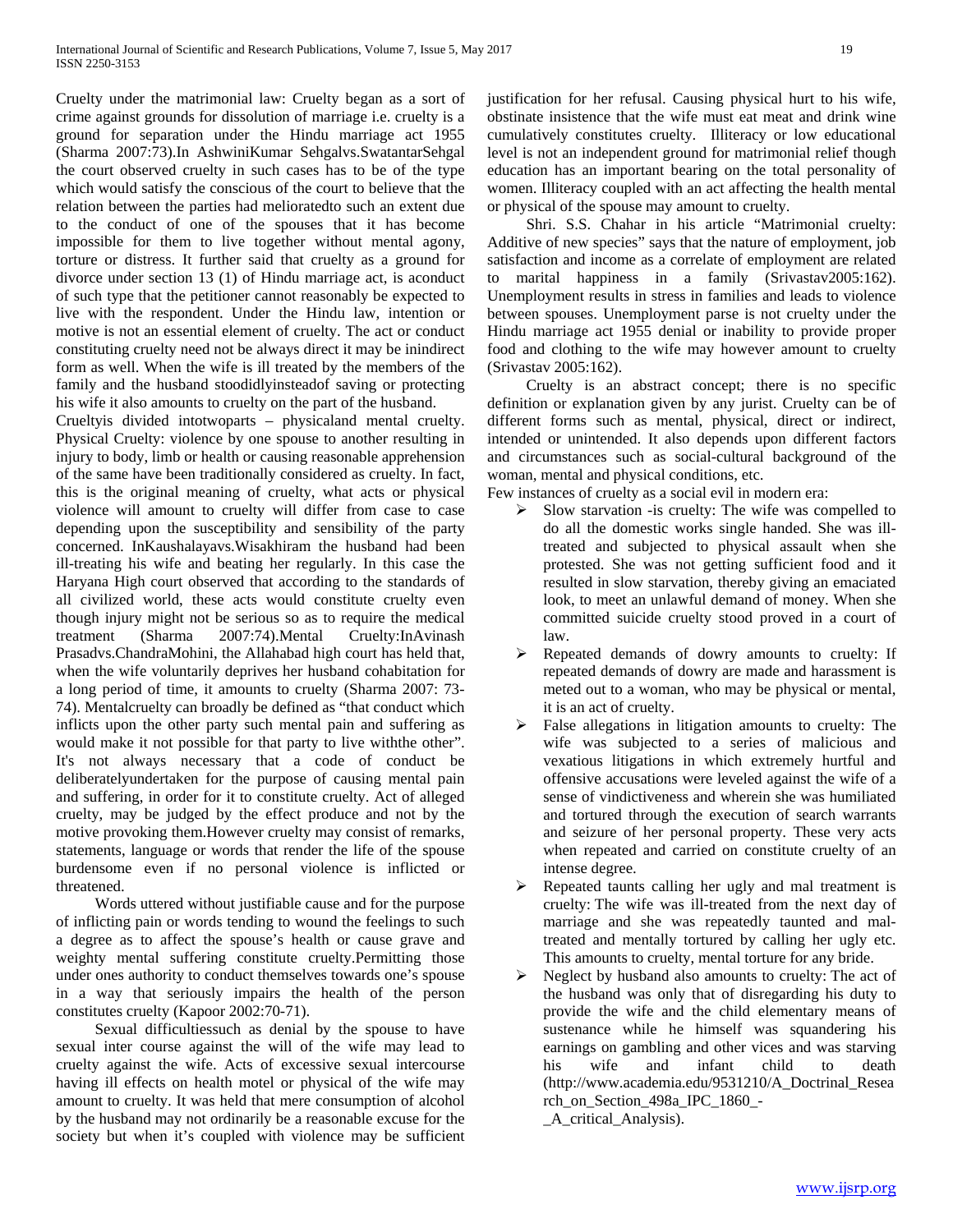Thus IPC -498A is-

- Cognizable –the accused can be arrested and jailed without warrant or investigation
- Non compoundable-the complaint cannot be withdrawn by the petitioner.
- $\triangleright$  Non Bail able- the accused must appear in the court to request bail (Sharma 2007:74).

 Section406 Criminal Breach of Trust: In order to understand, the concept of criminal breach of trust, in reference to offences relating to dowry, it's necessary to understand Stridhan. "Any property given to a woman before, during and after her marriage, in connection with her marriage is considered as her Stridhan. Who so ever, whether the bride groom, his parents or his relatives or any other person, has received the dowry must hold it in trust for his bride. He must transfer it to her within the stimulated period of three months. If the women dies, with in a period of seven years of marriage, then the property would go to her children and if there are no children, then to her parents. If he does not do so, he will be guilty of dowry offences under section- 406.

 Cruelty no abetment to suicide:Incases of abetmenttosuicide (www.thehindu.com/.../cruelty-no-abetmentto-suicide/article), there must be proof of direct or indirect acts of incitement. The mere fact that a man was cruel to his deceased wife is not enough to warrant conviction the Supreme Court has held."Merely on the allegation of harassment, conviction in terms of section 306 IPC (if a person commits suicide whoever abets in it shall be punished with imprisonment of either description for a term which may extend to 10 years and is also liable to fine) is not sustainable," said a bench consisting of justices ArijitPasayat and D.K Jain of Supreme court".

 Section 107 defines general abetment," A person abets in the doing of a thing when he instigates any person to do that thing or engages with one or more persons in a conspiracy for the doing of that thing." These things are essential to complete the abetment as a crime. In the instant case,KishoriLalvs. State Of M.P on 19 June, 2007, Raj Kumari committed suicide in her matrimonial home on August 31 1982 following harassment by her husbandKishoriLal, according to the prosecution. The trial court sentenced him to 5 years imprisonment. His appeal to reduce sentence was dismissed by the Madhya Pradesh high court.Allowing his appeal against this Judgment, the bench accepted Kishorilalscontention that there was no evidence to show that he was in any manner responsible for the suicide by Raj Kumari. Further the allegation of torture made by her mother related to an incident which occurred 4-5 years prior to the suicide. There is ample evidence on record that the deceased was disturbed because she could not give birth to a child. The deceased was upset at this, according to the statements by 3 prosecution witnesses. If the back ground facts are analyzed, it's crystal clear that the prosecution has failed to establish its case; the bench said and set aside the impugned judgment [\(www.thehindu.com/.../cruelty-no-abetment-to-suicide/article](http://www.thehindu.com/.../cruelty-no-abetment-to-suicide/article)*).* 

TheSupreme Court of India has ruled that the grooms and future in-laws will face the charge of demanding dowry if a proposed marriage fails to be solemnizing because the girl's parents were unable to pay [\(http://www.dnaindia.com/india/zreport-dowry](http://www.dnaindia.com/india/report-dowry-law-applies-before-marriage)[law-applies-before-marriage\)](http://www.dnaindia.com/india/report-dowry-law-applies-before-marriage).Adding teeth to the anti-dowry legislation the apex court said "It's not necessary that the law applies only when the marriage has taken place but that it becomes active the moment the two parties start a dialog for marriage.

 "The definition of the expression, "dowry" in section-2 of the dowry prohibition act cannot be confined merely to demand of money, property or valuable security made at or after the performance of marriage" a bench of justices ArjitPasayat and Ashok Kumar Gangly said.The bench said," demand of money property or valuable security made to bride or her parents or other relatives by the bride groom or his parents or other relative or vice versa would fall within the mischief of "dowry" under the act even if the demand is not properly referable to any legally recognized claim and is relatable only to the consideration of marriage."The ruling which widens the scope of dowry prohibition law came in an appeal filed by a "husband", saying, that he couldn't be charged with cruelty for demanding dowry as he had never married the woman who made the charge.The Supreme Court rejected husbands' plea that the "Victim woman" should establish that she was his legally married wife. It wondered if, "a person who enters into a marital arrangement should be allowed to take shelter behind a smokescreen."

 "Such legalistic niceties would destroy the purpose of the anti-dowry law provisions and would encourage harassment of a woman over money, the bench said". The supreme court said that it would be appropriate to construe the expression 'husband' to cover a person who enters into a marital relationship and under "such proclaimed or feigned status" subjects the women to cruelty under section 304 B or 498- A(http://www.dnaindia.com/india/report-dowry-law-appliesbefore-marriage-). "Whateverthe legitimacy of the marriage itself".

#### VI. LIMITATIONS OF SECTION- 498A

 The highhanded behavior of the laws and the breakup of the marriage have another side. Lodging of cases with the crime against women cell may not be genuine. Matrimonial discords unconnected with dowry demands or dowry related harassmentare often given the colour of dowry by the wives to get even with their husbands. A critical study of the section 498A reveals that a provision which was originally designed to protect the bride from being harassed and physically tortured by the husbands or relatives unfortunately has been abused to hassle the husband and his family. The Supreme Court in one of its rulings said that -

 But by misuse of the provision (IPC, 1860 498A - Dowry and Cruelty Law) a new legal terrorism can be unleashed. The provision is intended to be used as a shield and not an assassin's weapon. Section 498A IPC, 1860 sometimes said to be genderbased law because recent study reveals that the provision provides protection only to women in the fight against husband and his relatives. A number of cases have been filed in the police station which forms the basis for the official statistics of dowry harassment, which otherwise implicates that only the woman are entitled to file harassment cases with an unlimited scope of fabricating stories and lies without even undergoing any penalty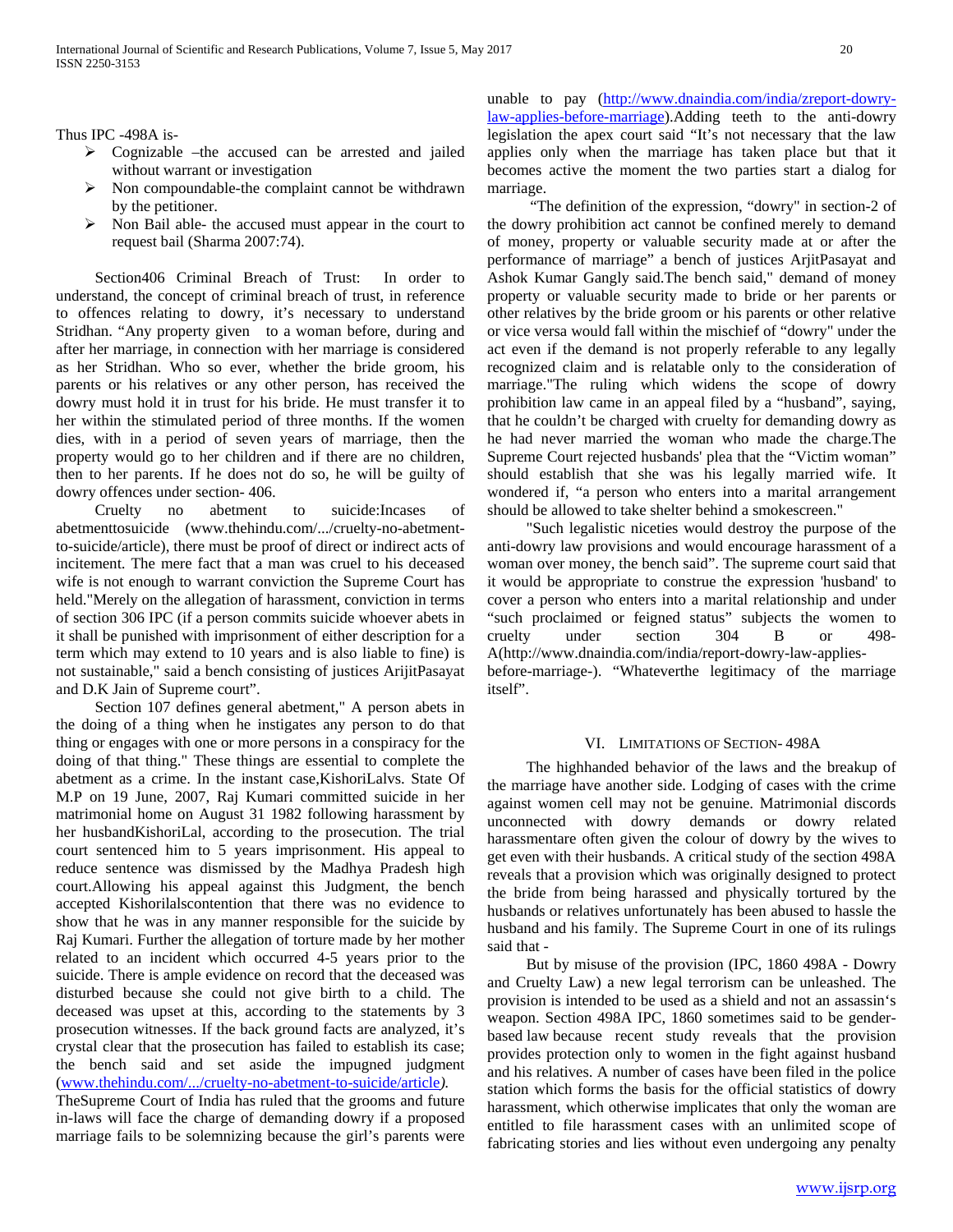to pay compensation or any kind of damages (http://www.academia.edu/9531210/A\_Doctrinal\_Research\_on\_ Section\_498a\_IPC\_1860\_-\_A\_critical\_Analysis).The limitation of the law that emerged here are of2 kinds -- Legal andSocio cultural.

 Legal - Due to certain inherent deficiencies of the section such as the absence of guide lines for protection of the victim, the law failed in providing protection to woman.Due to the absence of supportive law cruelty of less gravity other than danger to life could not get proved. The gap between complaint and a genuine case was unbridgeable. As the law deals with issues within the four walls getting proof was the most difficult part.

 Socio-cultural - The inequality between men and women in Indian society is deep rooted and just one piece of law is insufficient to eliminate or change social evils. Cruelty orharassment between the relationship of husband and wife was in a way an accepted norm and this law has attempted to shaken this. However there is a long way to go before a right to violence free life is ensuredto Indian women.Ignorance about the law in general and the legal procedures as well as misconceptions about it are yet other cause that affected the efficacy of the section.The study revealed that the society in general including the legal machinery especially the police force believe that dowry is a necessary component for filing a case under section 498A. This compelled them to mention demands of dowry in the FIR even though that was not the fact in each case. During the court proceeding and the cross-questioning by the magistrate the demand of dowry could not be proved in many cases. This resulted in making the case more weak leading to acquittal of the accused. So although theaccused hadcommittedcrueltyand harassment towards thevictim it could not be proved due to the style and patternofwritingFIRS .The biases\ prejudices and attitude of the implementing machinery particularly the police department as well as lawyers have affected adversely. The police department considered this a family matter and an extra burden to their already busy schedule. Hence filing a case under this section received least priority and was also treated as a routine matter. This was reflected in the stereotyped writing of FIR. The weak presentation in FIR ultimately impacted the verdict in favor of the accused party (Shirwadkar 2006:142).

## **VII.** MISUSE OF SECTION 498A

 IPC section 498 Awas originally designed to protect married women from being harassed or subjected to cruelty by husbands and their relatives. This law was mainly aimed at curbing dowry harassment. Unfortunately this law has been misused to harass men and their families rather than protect genuine female victims of harassment[\(http://www.legalserviceindia.com/article/l336-](http://www.legalserviceindia.com/article/l336-Section-498-IPC.html) [Section-498-IPC.html\)](http://www.legalserviceindia.com/article/l336-Section-498-IPC.html).

 In the wake of modernization, education, financial security and new-found freedom, the radical feminist lobby can however use 498A as a weapon. Many unfortunate husbands and in-laws have become victims of their vengeful daughters-in-law. Most cases where section 498A of IPC is invoked turn out to be fabricated as they are mere blackmail attempts by the wife or her close relatives, when faced with a strained marriage. In most

cases of section 498A of IPC, the complaint is followed bydemands for huge sums of money to settle the case out of court. Over the last two decades or more of criminal law reform, a common argument made against laws relating to violence against women in India has been that women should not misuse these laws. The police, civil society, politicians and even judges of the High Courts and Supreme Court of India have offered these arguments of the "misuse" of lawsstrongly. The 2003 Malimath Committee report on reforms in the criminal justice system also notes, significantly, that there is a "general complaint" that section 498A of the IPC is subject to gross misuse; it uses this as justification to suggest an amendment to the provision, but provides no data to support the contentions or to indicate how frequently the section purports to being misused. It is important therefore that such "arguments" are properly responded to, and that there is a clearer and properly documented picture of the impact of criminal provisions that were enacted to protect women (www.ncbi.nlm.nih.gov/pubmed/22403123)*.* Conclusion:

 It may be concluded that dowry a social evil exists in the society. Society continues to perpetuate the difference between a girl and a boy for the purpose of marriage, and it is this distinction, which makes the dowry system, thrives. It is very sad, that in our society, a female is considered a burden to a family or a liability for her parents. She is considered as a weaker section in our society. If we locate the origin of dowry we find that during the ancient period the dowry system was unknown. Vedic period was the golden period of women. Since marriage was considered essential for girls. During marriage the ritual of kanyadaan was an essential aspect, 'dakshina' in the form of gold coin and cash was given to the groom. All this was done out of love and affection.After the Vedic period 'Smriti's' and 'Manu Smriti's' picturised women in subordinate position to men. Her educational rights were denied and then she was considered as a burden. Later with the growing pressures of the Islamite's upon India, position of women had further deterioted. They were to live in purdah. Her entire rights were snatched. She only retained her right of stridhan. Later the British had invaded India, they imposed taxes. As a result the position of women had further meliorated. Great reformers like Gandhi, Raja Ram Mohan Roy etc. fought for women freedom. It was only after  $19<sup>th</sup>$  century that women freedom and unity movement took momentum. After a lot of struggle in 1961, legislators passed the dowry prohibition act. In order to make it more effective and deterrent it was amended twice in 1984 and 1986(Sharma 2007:164-165).

 The effects of dowry system are many and varied but in almost all cases it is the girl's side which has to face the repercussions while the boy's side walks away from the issue unharmed, with their heads held high. When demands for dowry are not met, the bride is subject to torture, and often even killed. Most of the dowry deaths occur when the young women, unable to bear the harassment and torture, commit suicide. Most of these suicides are by hanging oneself, poisoning or by fire. Sometimes the woman is killed by setting her on fire which is known as 'bride burning' and is disguised as accident to avoid criminal charges and punishment. Today dowry is not the innocent practice that it started out as but has turned into a social menace that cannot be reverted back to its original form; hence it must be eradicated from our society.